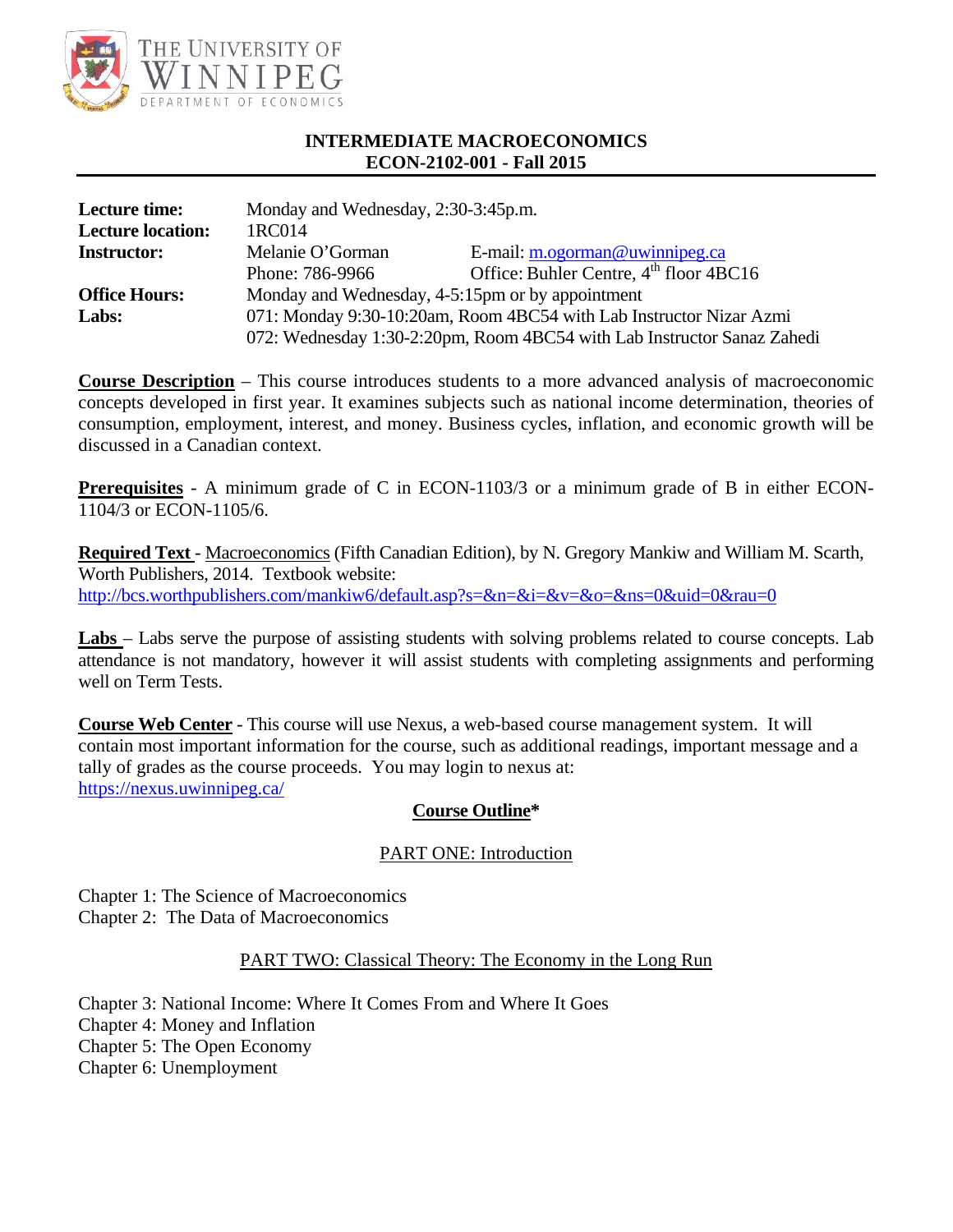

# PART THREE: Growth Theory: The Economy in the Very Long Run

Chapter 7: Economic Growth I: Capital Accumulation and Population Growth Chapter 8: Economic Growth II: Technology, Empirics, and Policy

## PART FOUR: Business Cycle Theory: The Economy in the Short Run

Chapter 9: Introduction to Economic Fluctuations

Chapter 10: Aggregate Demand I: Building the IS-LM Model

Chapter 11: Aggregate Demand II: Applying the IS-LM Model

Chapter 12: The Open Economy Revisited: The Mundell-Fleming Model and the Exchange-Rate Regime

Chapter 13: Aggregate Supply and the Short-Run Trade-Off Between Inflation and Unemployment

Chapter 14: A Dynamic Model of Aggregate Demand and Aggregate Supply

### PART FIVE: Macroeconomic Policy Debates

Chapter 15: Stabilization Policy Chapter 16: Government Debt and Budget Deficits

### PART SIX: More on the Microeconomics Behind the Macroeconomics

Chapter 17: Consumption Chapter 18: Investment Chapter 19: Money Supply and Money Demand Epilogue: What We Know, What We Don't

> \**Tests will cover all material in assigned chapters, including Appendices, unless otherwise stated.*  \**Due to time constraints, all topics listed may not be covered*

## **Evaluation**

Term test 1 – October 21, 2015 - 20% Term test 2 – November 18, 2015 - 20% Assignments – 4 worth 5% each (due Sept. 30, Oct. 14, Nov. 4 and Nov. 25) Final exam  $-$  T.B.A. - 40% Final exam dates will be posted on http://www.uwinnipeg.ca/index/current-exam-schedule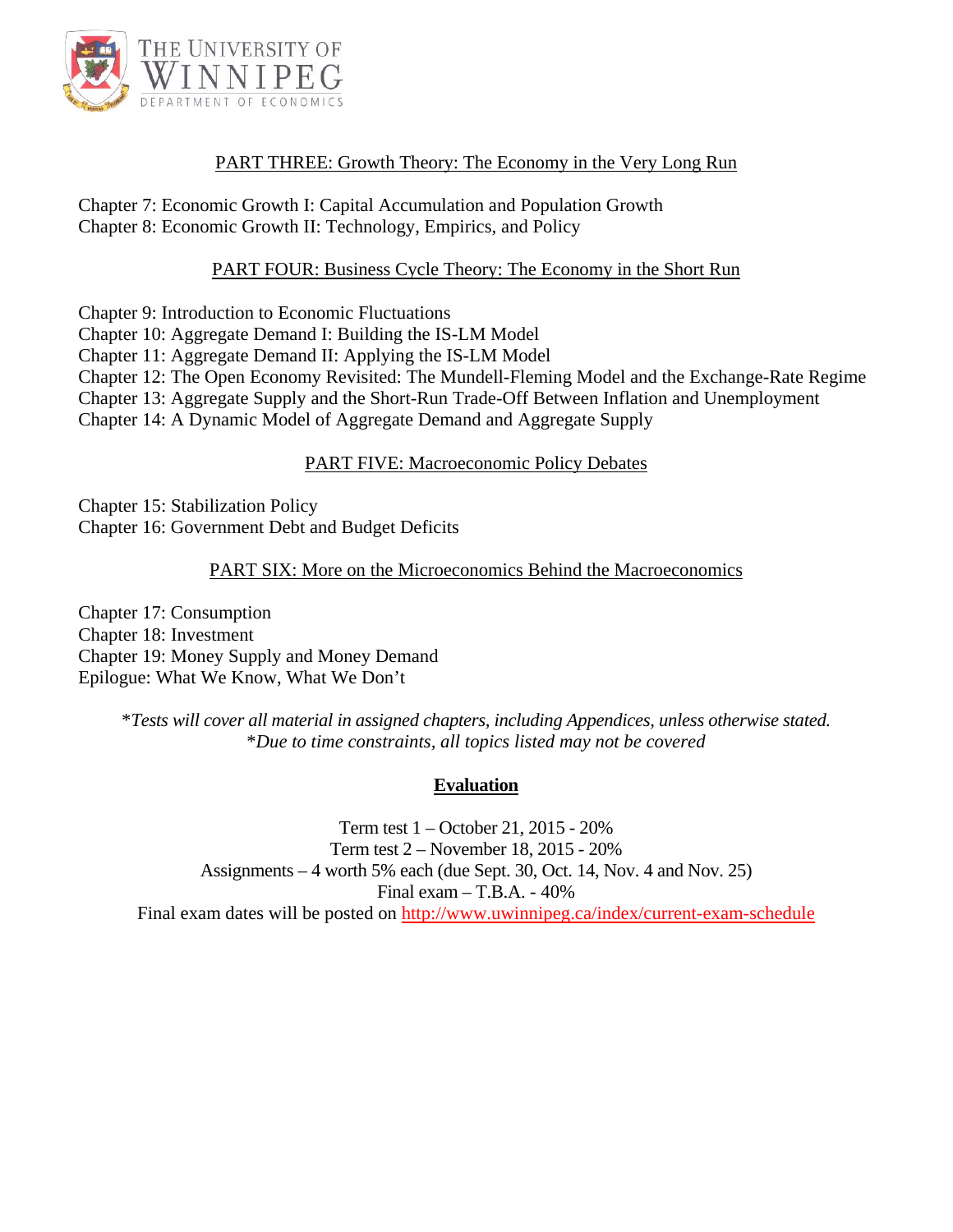

Please be aware of the following Senate Regulations and Department of Economics guidelines that apply to this course.

# **SENATE REGULATIONS**

- 1. Senate approved final grades for all courses (other than pass/fail) include A+, A, A-, B+, B, C+, C, D and F. The conversion of numerical percentage grades to letter grades is done on the following basis:
	- $A + 90$  and above
		- A 85-89 A- 80-84
		- B+ 75-79
		- B 70-74
		- $C+ 65-69$
		- C 60-64
		- D 50-59
		- F below 50

Final grades shall be approved by the Department Review Committee and may be subject to change.

- 2. The voluntary withdrawal date, without academic penalty, for Fall 2015 courses is October 29.
- 3. Please refer to the Regulations & Policies section of the *Course Calendar* with respect to the Senate appeals and academic misconduct (e.g. plagiarism, cheating) procedures.
- 4. All students, faculty and staff have the right to participate, learn, and work in an environment that is free of harassment and discrimination. The UW Respectful Working and Learning Environment Policy may be found online at www.uwinnipeg.ca/respect
- 5. Students may choose not to attend classes or write examinations on holy days of their religion, but they must notify their instructors at least two weeks in advance. Instructors will then provide opportunity for students to make up work examinations without penalty. A list of religious holidays can be found at: http://uwinnipeg.ca/academics/calendar/docs/important-notes.pdf

# **OTHER MATTERS**

- 6. Students with documented disabilities, temporary or chronic medical conditions, requiring academic accommodations for tests/exams (e.g., private space) or during lectures/laboratories (e.g., note-takers) are encouraged to contact Accessibility Services (AS) at 786-9771 or accessibilityservices@uwinnipeg.ca to discuss appropriate options. All information about a student's disability or medical condition remains confidential. http://www.uwinnipeg.ca/accessibility.
- 7. Students facing a charge of academic or non-academic misconduct may choose to contact the University of Winnipeg Students' Association (UWSA) where a student advocate will be available to answer any questions about the process, help with building a case, and ensuring students have access to support. For more information or to schedule an appointment, visit our website at www.theuwsa.ca/academic-advocacy or call 204-786-9780.